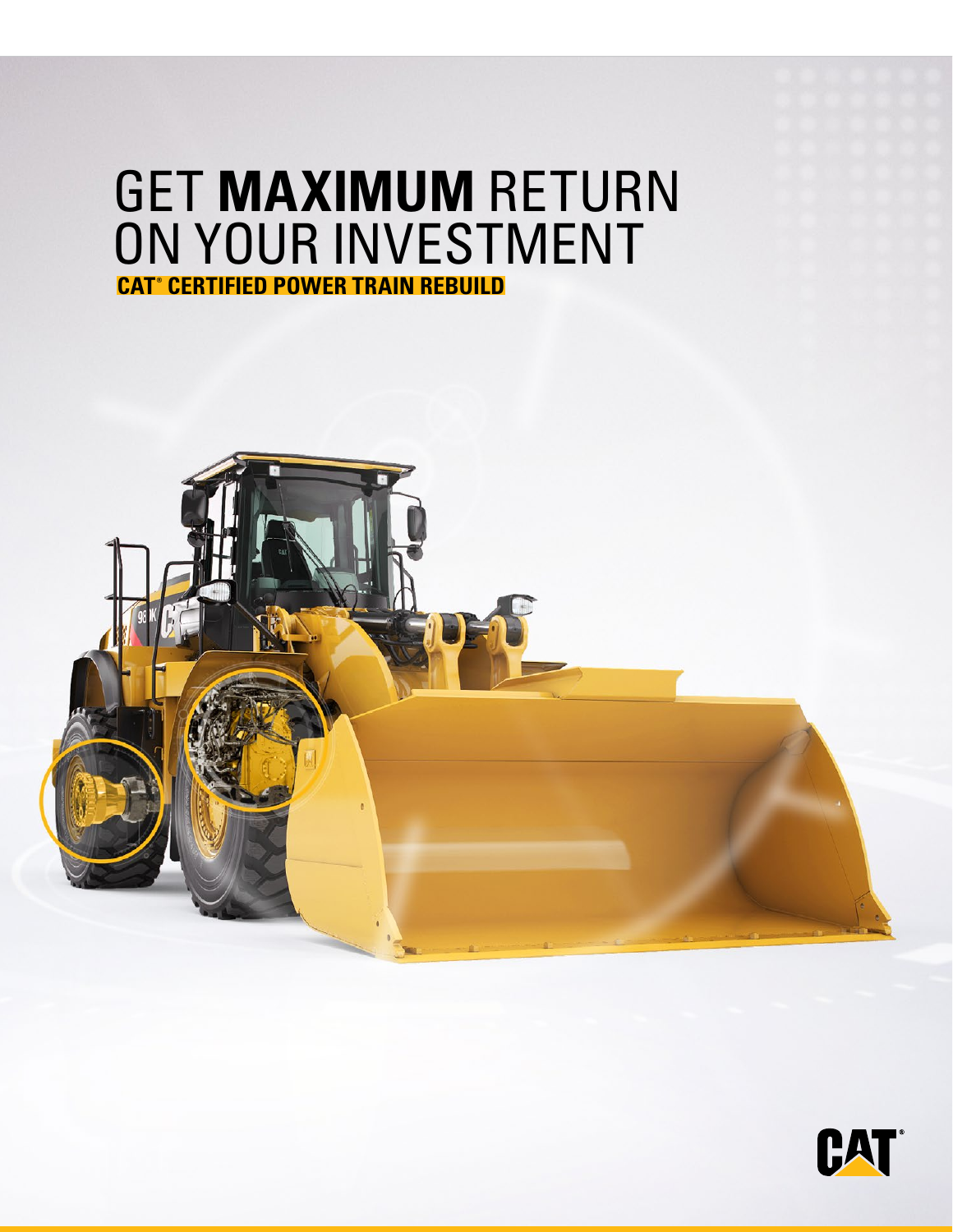## YOUR CAT POWER TRAIN IS BUILT TO PERFORM NOT FOR ONE LIFETIME, BUT FOR **MULTIPLE LIFETIMES**.

#### **DON'T LET THAT EXTRA VALUE GO TO WASTE.**

REVITALIZE THE HEART OF YOUR CAT MACHINE FOR A FRACTION OF THE COST OF BUYING NEW.

Restoring your power train's original performance and productivity—plus adding engineering updates introduced after it was manufactured—improves machine availability and greatly extends service life. A **Cat® Certified Power Train Rebuild** returns your radiator, engine, transmission, torque converter, final drive and axle to like-new condition, helping you get maximum return on your original machine investment.

Interested in reconditioning your power train plus other key areas of your machine, like the mainframe, hydraulics, undercarriage or more? Ask your dealer about a Cat Certified Power Train Plus Rebuild.

# **STEPS TO A LIKE-NEW POWER TRAIN**

#### **INSPECTION/EVALUATION**

Perform fluid analysis, visual inspections and up to 200 tests

#### **COMPLETE DISASSEMBLY**

Conduct an extensive inspection of all parts and components

#### **RECONDITIONING**

Complete work not included in a typical overhaul (e.g., electronic control modules, power train wiring harnesses, sensors and switches, hoses, cooling package)

#### **ENGINEERING UPDATES**

Make improvements introduced after the original manufacture date

#### **REASSEMBLY**

Replace approximately 3,000 parts with new or remanufactured Cat parts; maintain all critical torques, clearances and pressure settings; replace all engine wiring

#### **PERFORMANCE TESTING**

Bench test components and conduct turbocharger boost, throttle response, stall speed rpm, transmission and steering clutch response tests

#### **REPAINTING**

Paint power train components; apply model identity graphics and Cat Certified Power Train Rebuild decal

#### **FINAL INSPECTION**

Install power train components and test all supporting systems to ensure proper operation and peak performance (performed by a certified Cat dealer service technician)

 $\circledcirc$ 

#### **CUSTOMER EVALUATION**

Ensure satisfaction with performance in the working environment

A process this extensive requires trained professionals, specialized equipment, stringent quality control and access to the latest technical information and is available only through a Cat Certified Power Train Rebuild performed by your local Cat dealer.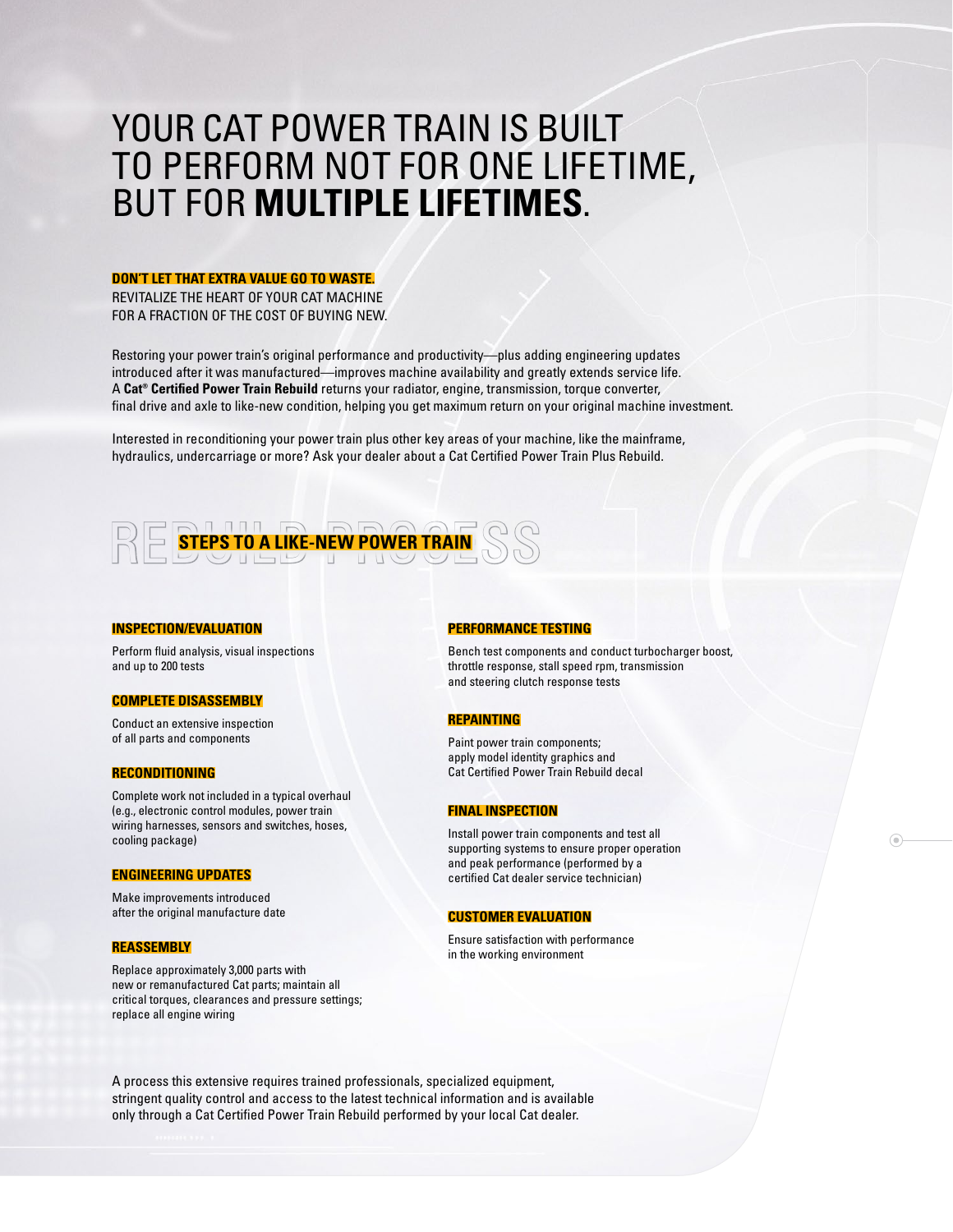

Every Cat Certified Power Train Rebuild includes a new parts warranty on all replaced parts, and you can add an optional **Equipment Protection Plan (EPP)\*** for

 $\odot$ 

### **1-YEAR 2-YEAR 3-YEAR** COVERAGE COVERAGE COVERAGE

additional protection and peace of mind. WITH VARIABLE **SERVICE HOURS** TO MEET YOUR NEEDS

\*Coverage differs by country. Additional coverage terms are available.



Want even higher levels of performance and fuel efficiency at a much lower price than buying new? **Upgrade or retrofit** your power train and machine with new features, technologies and safety options available on today's models. It's an affordable way to enhance your power train even further while it's already in the shop for a rebuild with no additional downtime required.





Your local **Cat dealer** has the parts, service and expertise to keep your rebuilt power train on the job. Financing for a rebuild is also available through your dealer and Cat Financial.